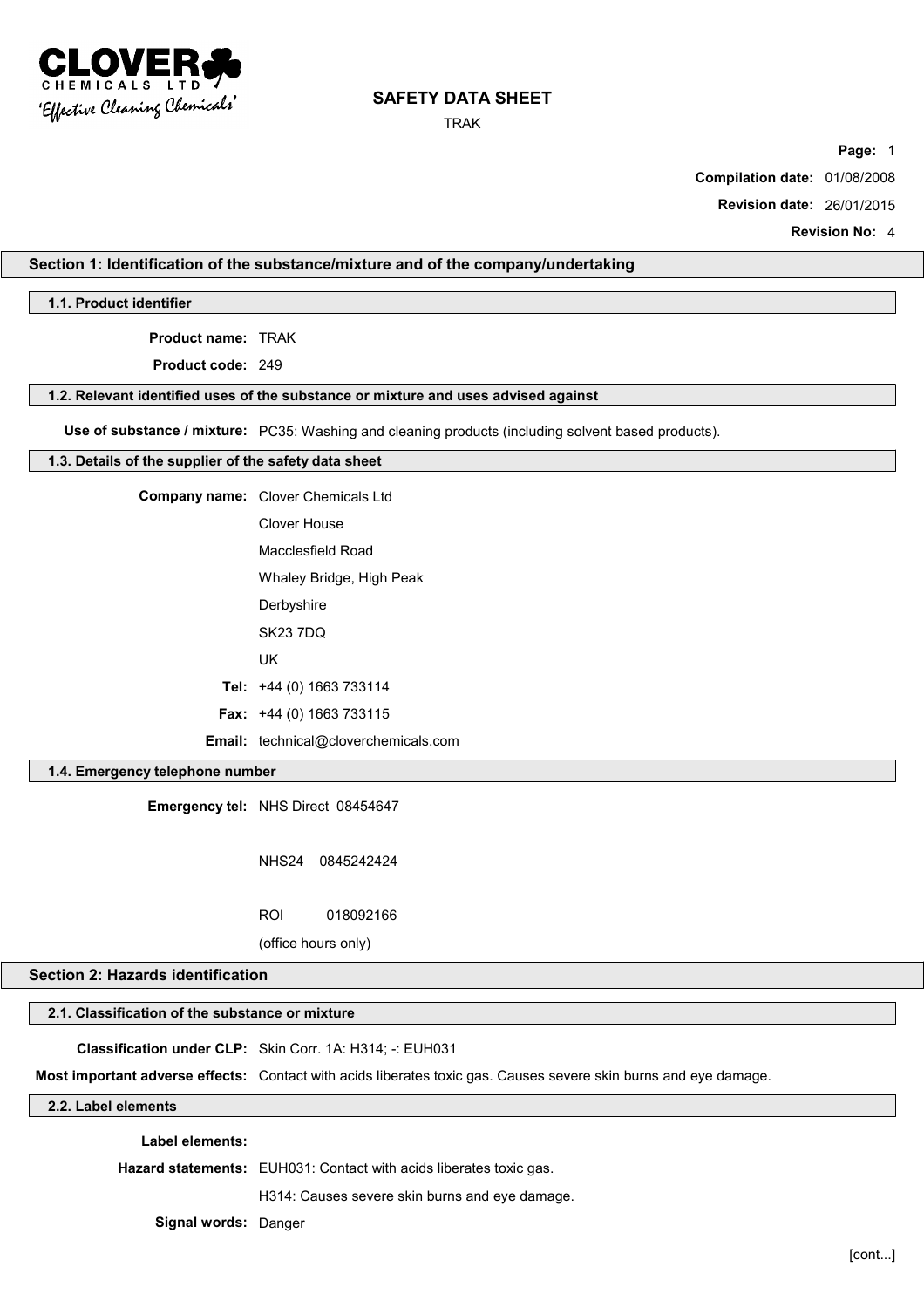TRAK

**Page:** 2

**Hazard pictograms:** GHS05: Corrosion



**Precautionary statements:** P102: Keep out of reach of children. P264: Wash hands thoroughly after handling. P282: Wear eye protection. P280: Wear protective gloves. P305+351+338: IF IN EYES: Rinse cautiously with water for several minutes. Remove contact lenses, if present and easy to do. Continue rinsing. P303+361+353: IF ON SKIN (or hair): Take off immediately all contaminated clothing. Rinse skin with water/shower. P337+313: If eye irritation persists: Get medical attention. P405: Store locked up.

**2.3. Other hazards**

**PBT:** This product is not identified as a PBT/vPvB substance.

## **Section 3: Composition/information on ingredients**

#### **3.2. Mixtures**

### **Hazardous ingredients:**

### SODIUM HYPOCHLORITE SOLUTION CL ACTIVE

| <b>EINECS</b> | CAS       | PBT/WEL | <b>CLP Classification</b>                                | Percent |
|---------------|-----------|---------|----------------------------------------------------------|---------|
| 231-668-3     | 7681-52-9 | -       | Skin Corr. 1B: H314; Aguatic Acute 1:<br>H400: -: EUH031 | 1-10%   |

### **Section 4: First aid measures**

### **4.1. Description of first aid measures**

**Skin contact:** Remove all contaminated clothes and footwear immediately unless stuck to skin. Rinse skin with water.

**Eye contact:** Bathe the eye with running water for 15 minutes. Consult a doctor.

**Ingestion:** Wash out mouth with water. Consult a doctor.

**Inhalation:** Remove casualty from exposure ensuring one's own safety whilst doing so. Consult a doctor.

### **4.2. Most important symptoms and effects, both acute and delayed**

**Skin contact:** There may be irritation and redness at the site of contact.

**Eye contact:** There may be irritation and redness. The eyes may water profusely.

**Ingestion:** There may be soreness and redness of the mouth and throat.

**Inhalation:** There may be irritation of the throat with a feeling of tightness in the chest. Exposure may cause coughing or wheezing.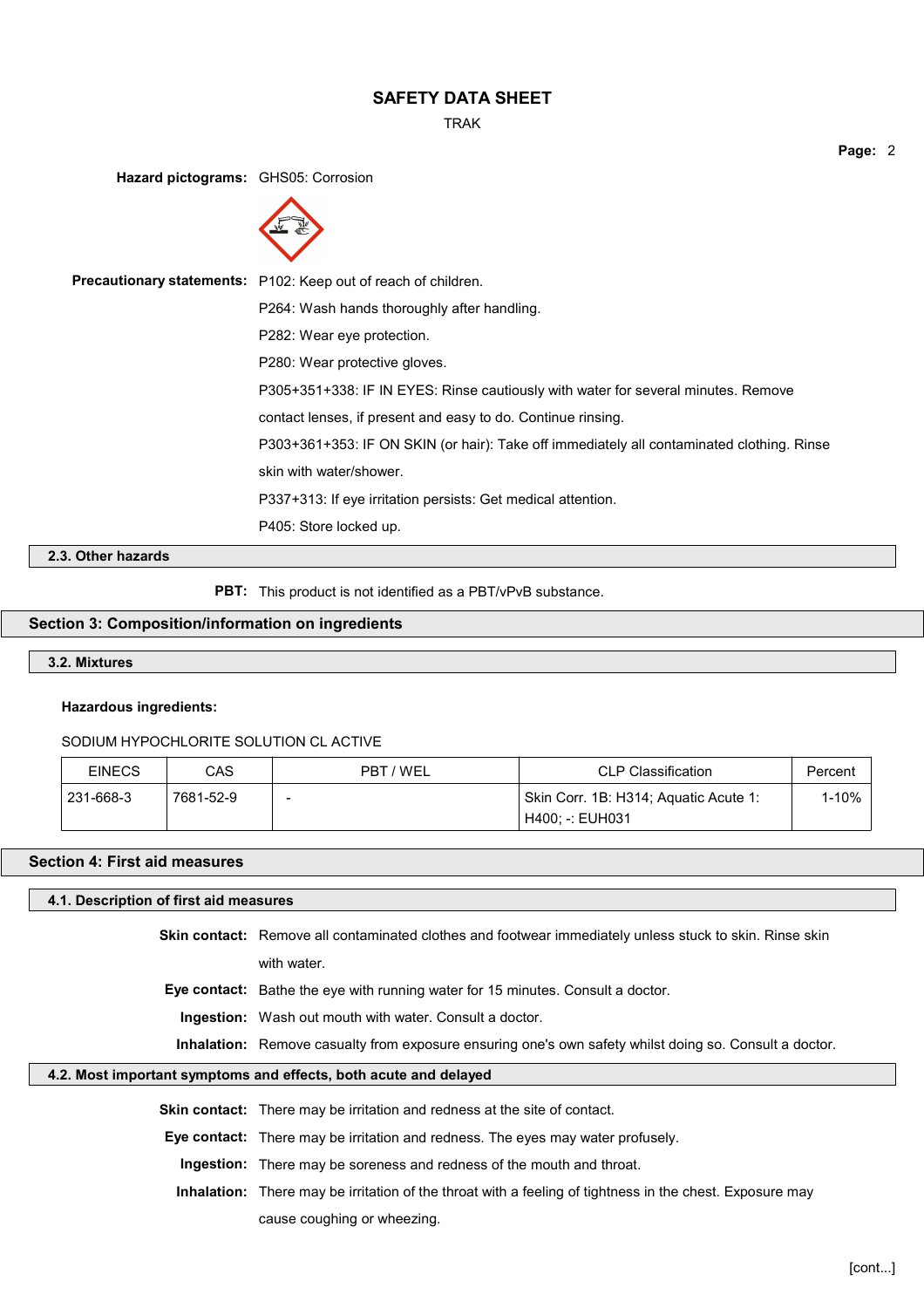### TRAK

**Page:** 3

**Delayed / immediate effects:** Immediate effects can be expected after short-term exposure.

#### **4.3. Indication of any immediate medical attention and special treatment needed**

**Immediate / special treatment:** Eye bathing equipment should be available on the premises.

### **Section 5: Fire-fighting measures**

## **5.1. Extinguishing media**

**Extinguishing media:** Water.

### **5.2. Special hazards arising from the substance or mixture**

**Exposure hazards:** In combustion emits toxic fumes.

### **5.3. Advice for fire-fighters**

**Advice for fire-fighters:** Wear self-contained breathing apparatus. Wear protective clothing to prevent contact with skin and eyes.

# **Section 6: Accidental release measures**

## **6.1. Personal precautions, protective equipment and emergency procedures**

**Personal precautions:** Refer to section 8 of SDS for personal protection details. If outside do not approach from downwind. If outside keep bystanders upwind and away from danger point. Mark out the contaminated area with signs and prevent access to unauthorised personnel. Turn leaking containers leak-side up to prevent the escape of liquid.

### **6.2. Environmental precautions**

**Environmental precautions:** Do not discharge into drains or rivers. Contain the spillage using bunding.

## **6.3. Methods and material for containment and cleaning up**

**Clean-up procedures:** Transfer to a suitable container.

**6.4. Reference to other sections**

**Reference to other sections:** Refer to section 8 of SDS.

# **Section 7: Handling and storage**

#### **7.1. Precautions for safe handling**

**Handling requirements:** Avoid direct contact with the substance. Avoid the formation or spread of mists in the air.

## **7.2. Conditions for safe storage, including any incompatibilities**

**Storage conditions:** Store in a cool, well ventilated area. Keep container tightly closed.

**Suitable packaging:** Polyethylene. Teflon.

**7.3. Specific end use(s)**

**Specific end use(s):** No data available.

## **Section 8: Exposure controls/personal protection**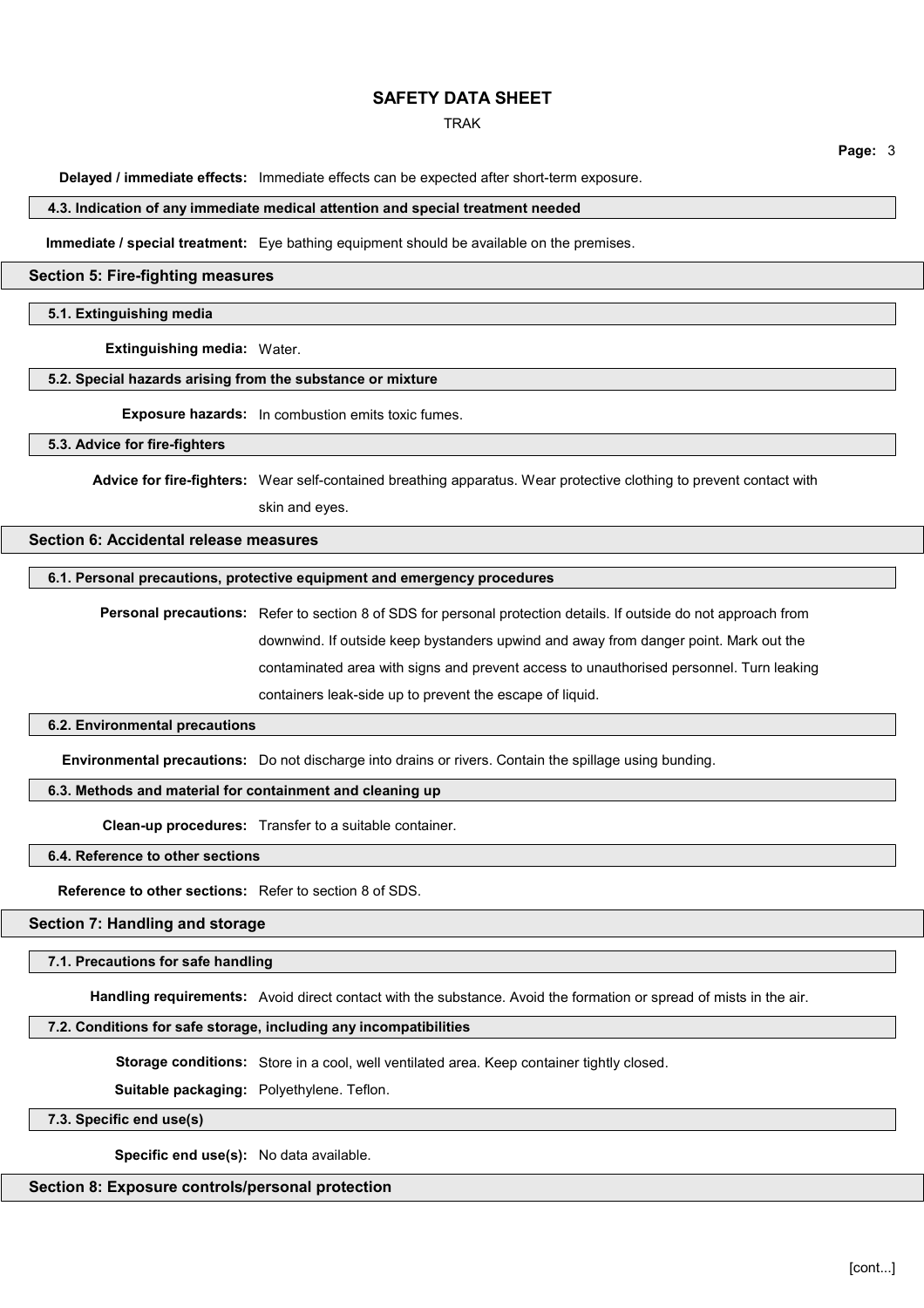## TRAK

## **Page:** 4

### **8.1. Control parameters**

**Hazardous ingredients:**

## **SODIUM HYPOCHLORITE SOLUTION...100% CL ACTIVE**

## Workplace exposure limits: **Workplace exposure limits:** Respirable dust

| State | 8 hour TWA | STEI<br>$15 \text{ min}$ . | 8 hour TWA | STEL<br>$15 \text{ min}$ . |
|-------|------------|----------------------------|------------|----------------------------|
| UK    | 5mg/m3 .   |                            | -          |                            |

### **DNEL/PNEC Values**

**DNEL / PNEC** No data available.

**8.2. Exposure controls**

**Hand protection:** Protective gloves. Gloves (alkali-resistant).

**Eye protection:** Safety glasses. Ensure eye bath is to hand.

**Skin protection:** Protective clothing.

# **Section 9: Physical and chemical properties**

### **9.1. Information on basic physical and chemical properties**

|                                                      | <b>State: Liquid</b>                         |                        |
|------------------------------------------------------|----------------------------------------------|------------------------|
|                                                      | <b>Colour:</b> Pale yellow                   |                        |
|                                                      | <b>Odour:</b> Characteristic odour           |                        |
| <b>Evaporation rate: Moderate</b>                    |                                              |                        |
|                                                      | <b>Oxidising:</b> Not applicable.            |                        |
| <b>Solubility in water: Soluble</b>                  |                                              |                        |
|                                                      | <b>Viscosity: Non-viscous</b>                |                        |
| <b>Boiling point/range°C: 100</b>                    | Melting point/range°C: 0                     |                        |
| <b>Flammability limits %: lower:</b> Not applicable. |                                              | upper: Not applicable. |
| Flash point <sup>o</sup> C: Not applicable.          | Part.coeff. n-octanol/water: Not applicable. |                        |
| Autoflammability <sup>°</sup> C: Not applicable.     | Vapour pressure: Not applicable.             |                        |
| <b>Relative density: 1.122 - 1.132</b>               |                                              | <b>pH:</b> 12.5        |
| $VOC$ a/l: $0$                                       |                                              |                        |

### **9.2. Other information**

**Other information:** No data available.

# **Section 10: Stability and reactivity**

**10.1. Reactivity**

**Reactivity:** Stable under recommended transport or storage conditions.

**10.2. Chemical stability**

**Chemical stability:** Stable under normal conditions.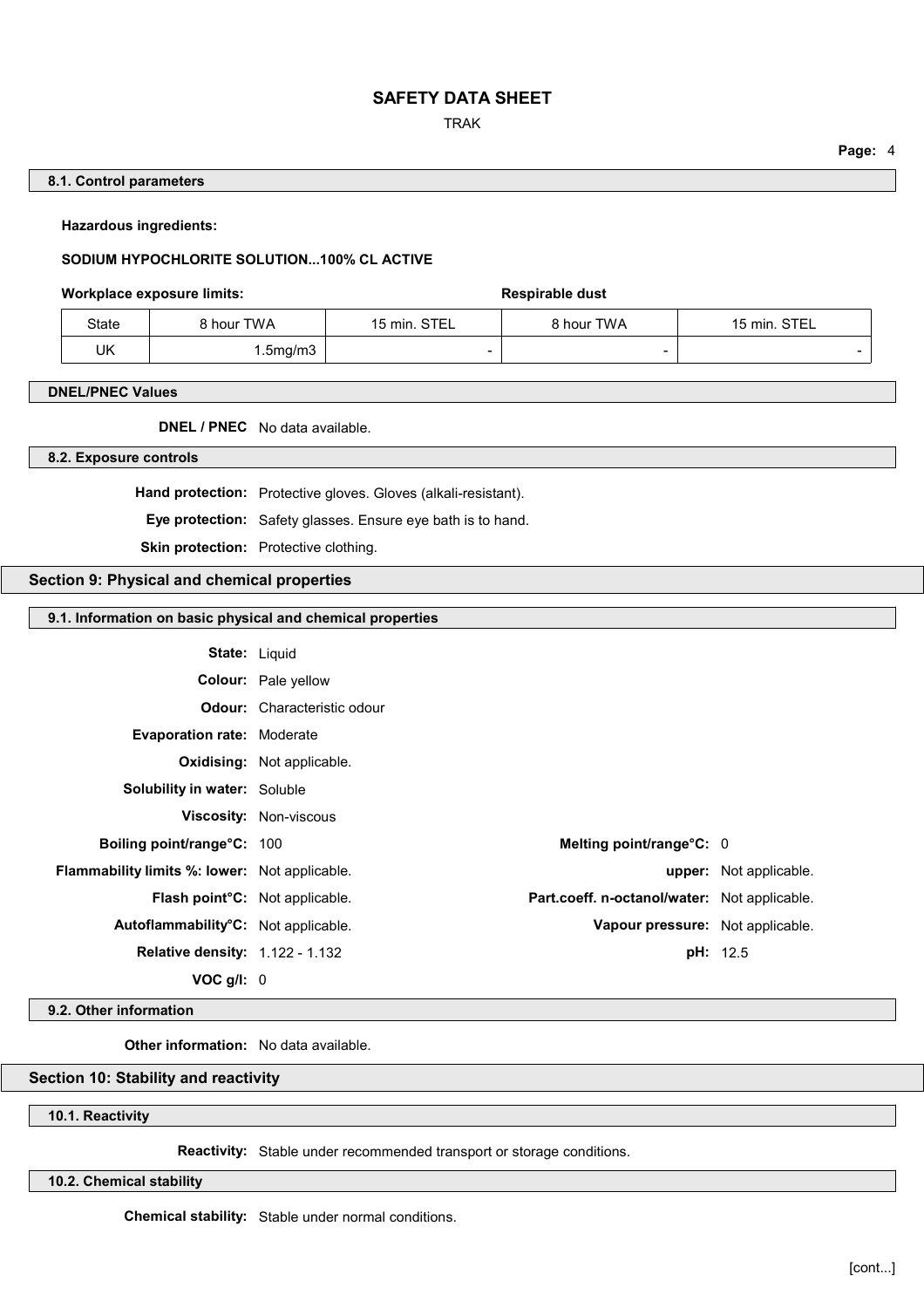### TRAK

#### **10.3. Possibility of hazardous reactions**

**Hazardous reactions:** Hazardous reactions will not occur under normal transport or storage conditions.

# **10.4. Conditions to avoid**

### **10.5. Incompatible materials**

**Materials to avoid:** Acids.

## **10.6. Hazardous decomposition products**

**Haz. decomp. products:** In combustion emits toxic fumes.

### **Section 11: Toxicological information**

#### **11.1. Information on toxicological effects**

### **Hazardous ingredients:**

# **SODIUM HYPOCHLORITE SOLUTION...100% CL ACTIVE**

| $- - -$<br>ORL<br>、 <i>r c</i><br>. .<br>^^<br>'5U<br>⊥⊔ວ∪<br>(1/K)<br>$\mathbf{v}$<br>___<br>$ -$ |  |
|----------------------------------------------------------------------------------------------------|--|
|----------------------------------------------------------------------------------------------------|--|

### **Relevant hazards for substance:**

| Hazard                        | Route | <b>Basis</b>          |
|-------------------------------|-------|-----------------------|
| Skin corrosion/irritation     | DRM   | Hazardous: calculated |
| Serious eye damage/irritation | OPT   | Hazardous: calculated |

## **Symptoms / routes of exposure**

**Skin contact:** There may be irritation and redness at the site of contact.

**Eye contact:** There may be irritation and redness. The eyes may water profusely.

**Ingestion:** There may be soreness and redness of the mouth and throat.

**Inhalation:** There may be irritation of the throat with a feeling of tightness in the chest. Exposure may cause coughing or wheezing.

**Delayed / immediate effects:** Immediate effects can be expected after short-term exposure.

# **Section 12: Ecological information**

### **12.1. Toxicity**

### **Hazardous ingredients:**

#### **SODIUM HYPOCHLORITE SOLUTION...100% CL ACTIVE**

- LC100 1 mg/l

## **12.2. Persistence and degradability**

**12.3. Bioaccumulative potential**

**Bioaccumulative potential:** No bioaccumulation potential.